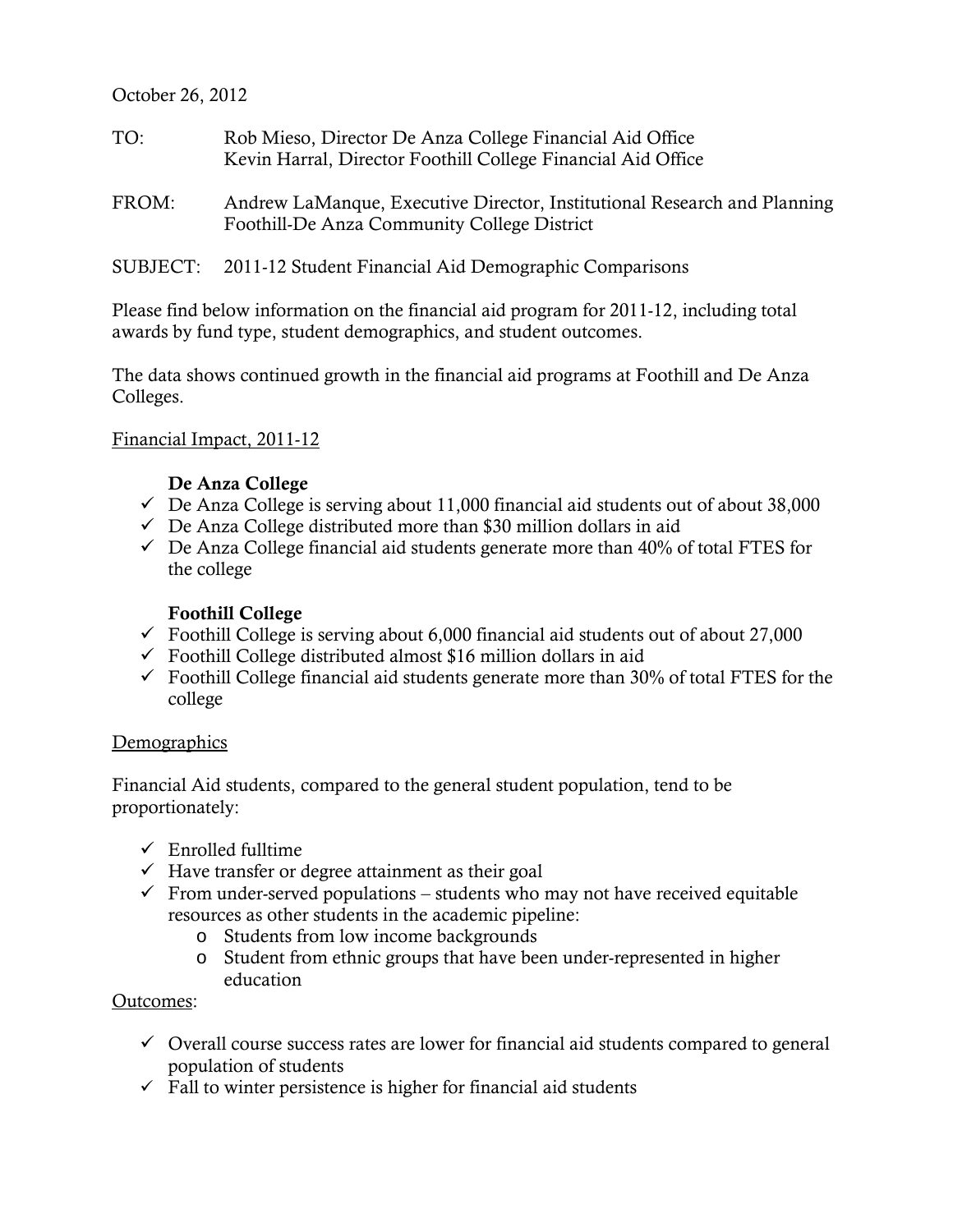October 26, 2012, Andrew LaManque, FHDA Institutional Research De Anza College Student Financial Aid Demographics, Year Ending 2012

- $\triangleright$  The unduplicated number of students receiving aid is up 10%.
- $\triangleright$  Pell Grant recipients are up 5%, though the amount awarded declined -2% because of a change in the rules regarding year around aid.
- $\triangleright$  About 3/4ths of financial aid students indicated degree or transfer as their initial goal.
- $\geq 52\%$  of Vietnamese students received some type of aid, compared with 23% for White, 42% for Latino's, and 55% for African American students.
- $\triangleright$  Vietnamese students represented 15% of all financial aid recipients compared with 9% of all enrolled students during the year (see Figure 1 below).

Figure 1



Note: A "financial aid student" is defined as a student receiving any type of financial aid over the course of the fiscal year, including scholarships, loans, grants, and fee waivers. For the purposes of some data tabulations that might change each term (e.g. attempted units), the first term of enrollment is used.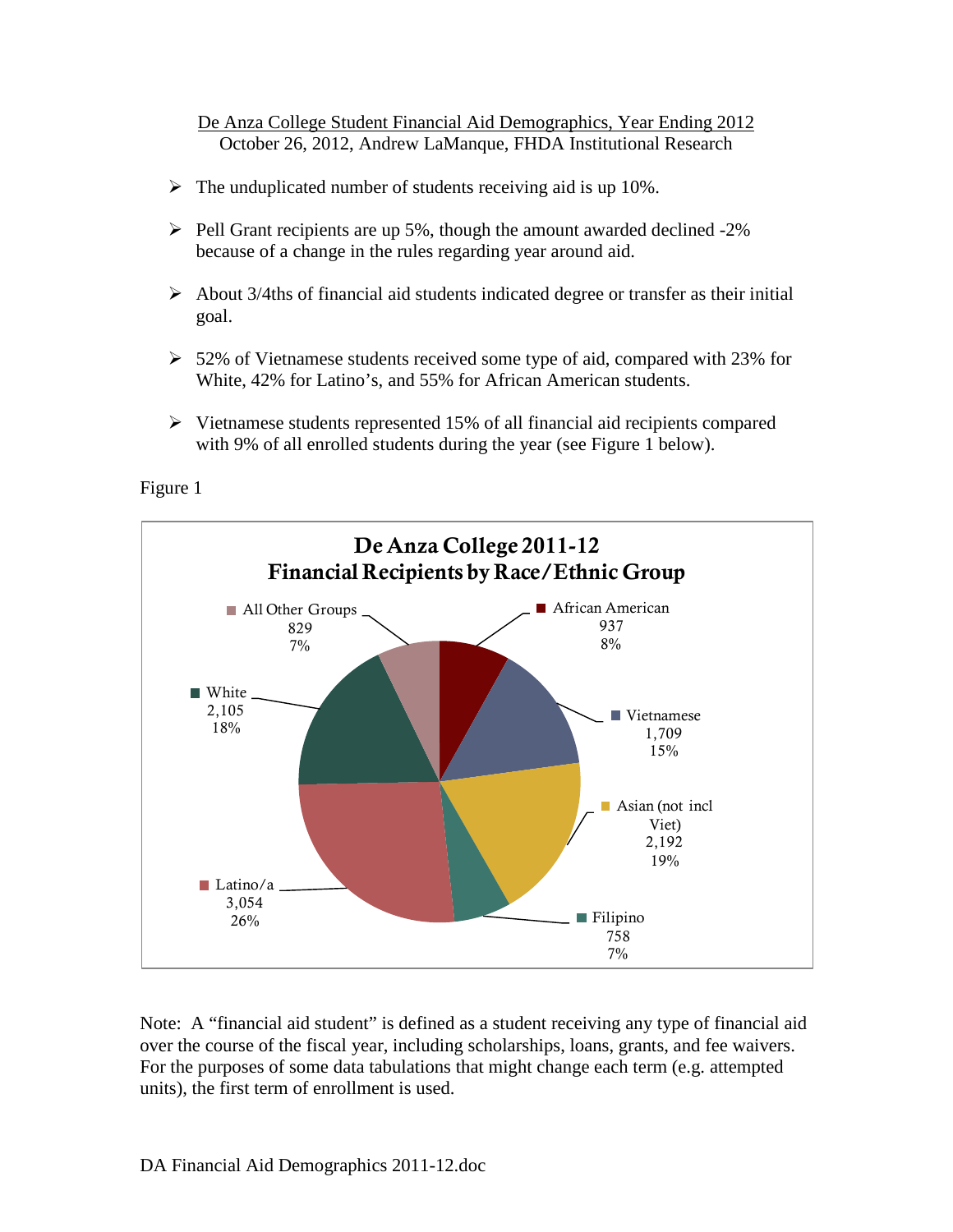DA

| 10/25/2012 |                   |          |            |            |     |  |  |  |  |  |
|------------|-------------------|----------|------------|------------|-----|--|--|--|--|--|
| 1011       |                   | 1112     |            | % Increase |     |  |  |  |  |  |
| Undup HC   | Amt               | Undup HC | Amt        | Undup HC   | Amt |  |  |  |  |  |
|            | 10.497 29.410.929 | 11.584   | 30,443,913 | 10%        | 4%  |  |  |  |  |  |

|         |                   |                   |                                  |                |            |              | 10/25/2012 |         |            |
|---------|-------------------|-------------------|----------------------------------|----------------|------------|--------------|------------|---------|------------|
|         |                   |                   |                                  |                | 1011       |              | 1112       |         | % Increase |
|         |                   |                   |                                  | Stu            |            | Stu          |            | Stu     |            |
|         |                   |                   |                                  | Awarde         |            | Amt Awarde   | Amt        | Awarde  | Amt        |
| Grant   | Federal           | DACG1             | Acad Comp Grant 1st Yea          | 361            | 194,290    |              |            | $-100%$ | $-100%$    |
|         |                   | DACG <sub>2</sub> | Acad Comp Grant 2nd Ye           | 178            | 147,309    |              |            | $-100%$ | $-100%$    |
|         |                   | <b>DAMERI</b>     | Americorps                       | 19             | 43,622     | 20           | 39,680     | 5%      | $-9%$      |
|         |                   | <b>DPELL</b>      | <b>Federal Pell Grant</b>        | 4,079          | 14,370,946 | 4,264        | 14,078,058 | 5%      | $-2%$      |
|         |                   | <b>DSEOG</b>      | <b>Federal SEOG</b>              | 641            | 330,968    | 806          | 331,168    | 26%     | $0\%$      |
|         |                   | <b>FAMERI</b>     | Americorps                       | $\mathbf{1}$   | 351        |              |            | $-100%$ | $-100%$    |
|         | Other             | <b>DCALB</b>      | Cal Grant B                      | 844            | 1,067,830  | 830          | 1,018,502  | $-2%$   | $-5%$      |
|         |                   | <b>DCALC</b>      | Cal Grant C                      | 20             | 7,776      | 20           | 7,200      | 0%      | $-7%$      |
|         |                   | <b>DCARE</b>      | CARE Grant - Acad Ach            | 20             | 11,400     | 19           | 12,400     | $-5%$   | 9%         |
|         |                   | <b>DEOPS</b>      | <b>EOPS Grant</b>                | 200            | 60,000     |              |            | $-100%$ | $-100%$    |
|         |                   | <b>DEOPSV</b>     | <b>EOPS Book Voucher</b>         | 564            | 248,664    | 598          | 292,216    | 6%      | 18%        |
|         | Total             |                   |                                  | 6,927          | 16,483,156 | 6,557        | 15,779,224 | $-5%$   | $-4%$      |
| Loan    | Federal           | <b>DDIRLS</b>     | Direct Loan Subsidized           | 1,111          | 3,587,684  | 1,124        | 3,580,806  | 1%      | $-0%$      |
|         |                   | <b>DDIRLU</b>     | Direct Loan Unsubsidized         | 813            | 3,313,535  | 780          | 2,954,036  | $-4%$   | $-11%$     |
|         |                   | <b>DDPLS</b>      | <b>Federal Direct Parent Loa</b> | 17             | 115,190    | 6            | 39,708     | $-65%$  | -66%       |
|         |                   | <b>DPERK</b>      | <b>Federal Perkins Loan</b>      | 55             | 116,224    |              |            | $-100%$ | $-100%$    |
|         | Other             | <b>DALT</b>       | Alternative Loan                 | 22             | 190,240    | 22           | 185,512    | 0%      | $-2%$      |
|         | Total             |                   | 2,018                            | 7,322,873      | 1,932      | 6,760,062    | $-4%$      | $-8%$   |            |
| Scholar | Institution SCHOL |                   | <b>ALL</b>                       | 206            | 235,058    | 173          | 216,089    | $-16%$  | $-8%$      |
| ship    | Other             | <b>SCHOL</b>      | ALL                              | 116            | 137,032    | 132          | 185,537    | 14%     | 35%        |
|         | Total             |                   |                                  | 322            | 372,090    | 305          | 401,626    | $-5%$   | 8%         |
| Work    | Federal           | <b>DFWS</b>       | Federal Work-Study               | 111            | 307,091    | 99           | 291,714    | $-11%$  | $-5%$      |
|         | Total             |                   |                                  | 111            | 307,091    | 99           | 291,714    | $-11%$  | $-5%$      |
| Fee     | Other             | <b>DBAA</b>       | De Anza BOG A TANF               | 88             | 27,911     | 74           | 37,095     | $-16%$  | 33%        |
| Waiver  |                   | <b>DBAD</b>       | DA BOGA-TANF/CalW/S!             | 3              | 417        | 16           | 7,814      | 433%    | 1,776%     |
|         |                   | <b>DBAG</b>       | De Anza BOG A - Genera           | 4              | 672        | 3            | 1,709      | $-25%$  | 154%       |
|         |                   | <b>DBAM</b>       | De Anza BOG A - Medal o          |                |            | $\mathbf{1}$ | 108        |         |            |
|         |                   | <b>DBAS</b>       | De Anza BOG A - SSI              | 324            | 166,126    | 292          | 193,845    | $-10%$  | 17%        |
|         |                   | <b>DBAV</b>       | De Anza BOG A - Veterar          | $\overline{7}$ | 3,006      | 2            | 1,332      | $-71%$  | -56%       |
|         |                   | <b>DBGB</b>       | De Anza BOG B                    | 1,624          | 598,225    | 1,775        | 833,935    | 9%      | 39%        |
|         |                   | <b>DBGC</b>       | De Anza BOG C                    | 8,109          | 4,123,844  | 9,129        | 6,131,070  | 13%     | 49%        |
|         |                   | <b>DBGI</b>       | De Anza BOG B - ISIR             | 11             | 5,520      | 5            | 4,379      | $-55%$  | $-21%$     |
|         | Total             |                   |                                  | 10,170         | 4,925,719  | 11,297       | 7,211,287  | 11%     | 46%        |
| Total   |                   |                   |                                  | 19,548         | 29,410,929 | 20,190       | 30,443,913 | 3%      | 4%         |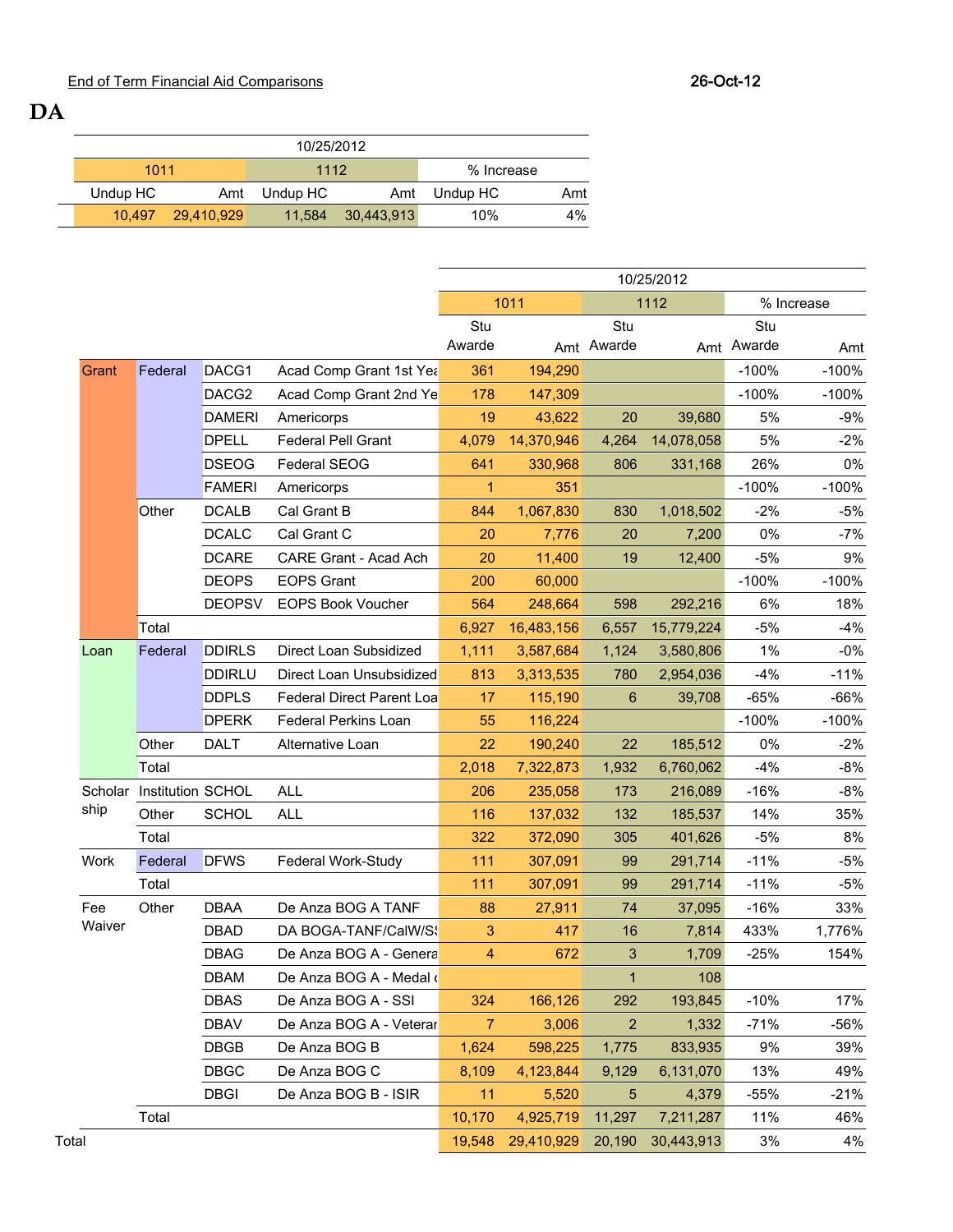## De Anza College

By Gender

|                      | Female                |         | Male                  |         | Total                 |         |  |
|----------------------|-----------------------|---------|-----------------------|---------|-----------------------|---------|--|
|                      | Number of<br>Students | Percent | Number of<br>Students | Percent | Number of<br>Students | Percent |  |
| <b>Financial Aid</b> | 6.012                 | 52%     | 5.572                 | 48%     | 11.584                | 100%    |  |
| No Aid Awarded       | 13.107                | 50%     | 13.369                | 50%     | 26.476                | 100%    |  |

## **By Ethnicity**

|                      | African American,<br>Filipino, Latino |         | All Other                        |     | Total                 |         |  |
|----------------------|---------------------------------------|---------|----------------------------------|-----|-----------------------|---------|--|
|                      | Number of<br>Students                 | Percent | Number of<br>Students<br>Percent |     | Number of<br>Students | Percent |  |
| <b>Financial Aid</b> | 4.749                                 | 41%     | 6.835                            | 59% | 11.584                | 100%    |  |
| No Aid Awarded       | 6,485                                 | 24%     | 19.991                           | 76% | 26.476                | 100%    |  |

# By Prior Degree

|                      | No Prior Degree                  |     | Already Completed AS<br>Degree or Higher |     | Total                            |      |  |
|----------------------|----------------------------------|-----|------------------------------------------|-----|----------------------------------|------|--|
|                      | Number of<br>Students<br>Percent |     | Number of<br>Students<br>Percent         |     | Number of<br>Students<br>Percent |      |  |
| <b>Financial Aid</b> | 10,406                           | 90% | 1.178                                    | 10% | 11.584                           | 100% |  |
| No Aid Awarded       | 74%<br>19,468                    |     | 7.008                                    | 26% | 26.476                           | 100% |  |

# **By Initial Goal**

|                      | Transfer or Degree      |     | Certificate             |    | Job Skills, Personal    |     | Undecided               |     | Total                   |      |
|----------------------|-------------------------|-----|-------------------------|----|-------------------------|-----|-------------------------|-----|-------------------------|------|
|                      | Number of               |     | Number of               |    | Number of               |     | Number of               |     | Number of               |      |
|                      | <b>Students Percent</b> |     | <b>Students Percent</b> |    | <b>Students Percent</b> |     | <b>Students Percent</b> |     | <b>Students Percent</b> |      |
| <b>Financial Aid</b> | 8.637                   | 75% | 221                     | 2% | 1.739                   | 15% | 987                     | 9%  | 11.584                  | 100% |
| No Aid Awarded       | 12.785                  | 48% | 434                     | 2% | 9.058                   | 34% | 4.199                   | 16% | 26.476                  | 100% |

### **By Location**

|                      | Cupertino.<br>Sunnyvale, Los<br>Altos, Mountian<br>View, Palo Alto,<br>Los Gatos.<br>Saratoga |     | San Jose East of<br>880, Alviso,<br>Milpitas, Fremont,<br>Union City,<br>Newark, Hayward,<br>East Palo Alto |     | San Jose Other,<br>Santa Clara,<br>Morgan Hill, Gilroy,<br>Campbell |     | All Other Areas         |     | Total                   |      |
|----------------------|-----------------------------------------------------------------------------------------------|-----|-------------------------------------------------------------------------------------------------------------|-----|---------------------------------------------------------------------|-----|-------------------------|-----|-------------------------|------|
|                      | Number of                                                                                     |     | Number of                                                                                                   |     | Number of                                                           |     | Number of               |     | Number of               |      |
|                      | <b>Students Percent</b>                                                                       |     | <b>Students Percent</b>                                                                                     |     | <b>Students Percent</b>                                             |     | <b>Students Percent</b> |     | <b>Students Percent</b> |      |
| <b>Financial Aid</b> | 1.927                                                                                         | 17% | 6.413                                                                                                       | 55% | 2.289                                                               | 20% | 955                     | 8%  | 11.584                  | 100% |
| No Aid Awarded       | 8.150                                                                                         | 31% | 10.054                                                                                                      | 38% | 5.108                                                               | 19% | 3.164                   | 12% | 26.476                  | 100% |